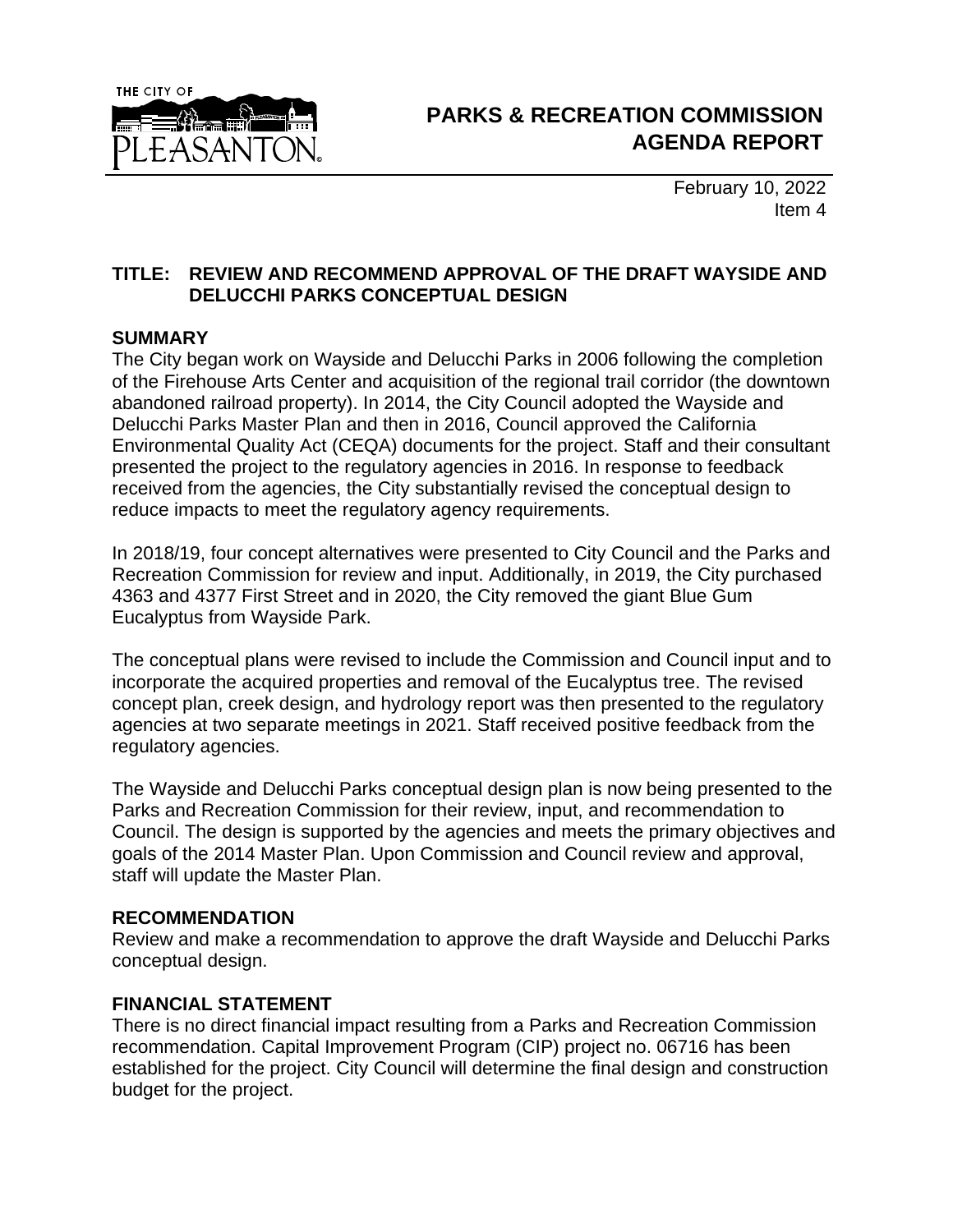## **BACKGROUND**

In 2002, the Downtown Parks and Trails System Master Plan and Downtown Specific Plan recommended that Wayside and Delucchi Parks be considered in conjunction with the Main Street Green (now Rotary Park), Fire Station No. 1 (now the Firehouse Arts Center), the Main Street Bridge, the Regional Trail Corridor, and portions of the Arroyo Del Valle and be designed to serve as one contiguous park area. The plans intended that the combined facility of Wayside and Delucchi parks serve the immediate neighborhood as well as the City as a whole.

Following the completion of the Firehouse Arts Center and the City's acquisition of the Regional Trail Corridor, the Wayside and Delucchi Parks Master Plan process commenced, and Capital Improvement Program (CIP) project no. 06716 was assigned to the project. In December 2008, the City Council approved a consultant agreement with the firm of Richard Larson & Associates, to develop the master plan. The firm's principal, Mr. Richard Larson, was the project Landscape Architect for the Firehouse Arts Center and was also the principal consultant for the Downtown Parks and Trails System Master Plan.

On April 9, 2009, the Parks and Recreation Commission held a public hearing to review two schematic designs prepared by Mr. Larson. The major difference between the two schemes was the disposition of the creek that runs through the site and whether it should be piped and "undergrounded" or remain open and enhanced and embraced as a park feature. The Commission overwhelmingly supported undergrounding the creek.

Later that same year, in August 2009, the Civic Arts Commission also reviewed the same two schematic plans that were considered by the Parks and Recreation Commission. The Civic Arts Commission also supported undergrounding the creek, citing the improved and enlarged audience area that it would afford the Concert in the Park series, as well as the enhanced pedestrian connection to the Firehouse Arts Center. Shortly after the Civic Arts Commission reviewed the schematics, and due to general economic uncertainties, the project was placed on hold.

In March 2011, the Parks and Recreation Commission prioritized their projects for the upcoming City Council priority setting workshop in 2011. Completing the re-design of Wayside and Delucchi Parks was one of the Commission's top 3 priorities.

On May 30, 2013, updated Wayside and Delucchi Parks schematic plans were presented to the Parks and Recreation Commission with changes based on the feedback received in 2009. The meeting was held as a public workshop to garner open discussion with the community regarding the schematic plan options. Notifications were sent out to approximately 630 residents. The Commission again voted to recommend undergrounding Kottinger Creek. The Commission's support focused on the additional lawn space that would be provided for concerts and events and the accessibility and safety issues they felt would be addressed with the undergrounding of the creek.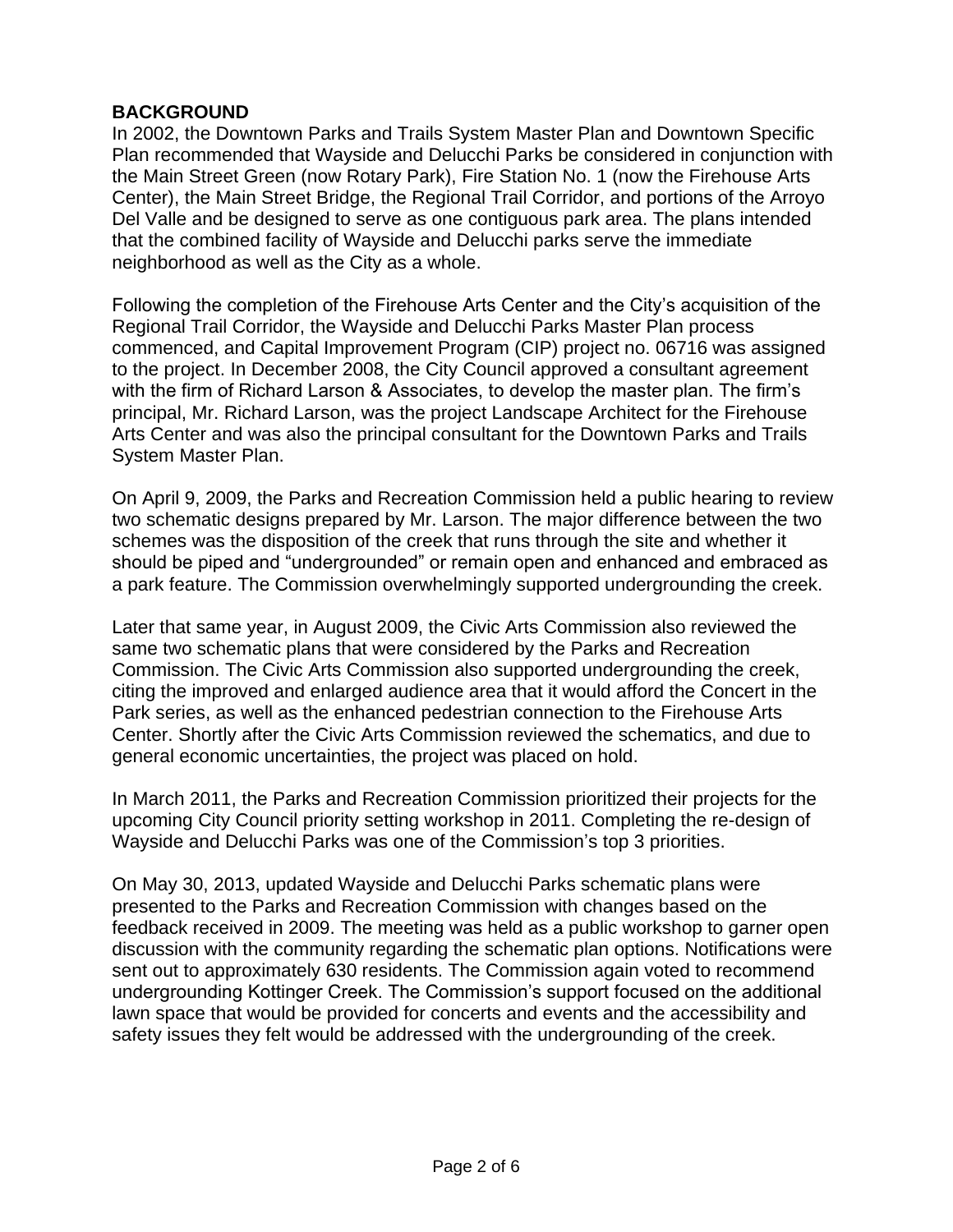On July 16, 2013, the schematic park designs were presented to City Council. Staff provided Council with a status report on the project, including the input that was received during the Parks and Recreation Master Plan process that identified the renovation of Wayside and Delucchi Parks as one of the most important and significant improvements that the City should pursue. Staff also identified the regulatory challenges that were possible in undergrounding the creek. The Council directed staff to pursue the option that proposed undergrounding the creek.

On June 3, 2014, the City contracted with AECOM to provide the necessary environmental and permit application consulting services. Undergrounding the creek required the City to secure permits from government agencies with jurisdiction over natural resources and review the project pursuant to the California Environmental Quality Act (CEQA). To satisfy permitting and CEQA requirements, the City, with consultant assistance, prepared a Draft Initial Study/Mitigated Negative Declaration to accompany the permitting package for the project, which was adopted by the City Council on February 16, 2016. This Initial Study/ Mitigated Negative Declaration (IS/MND) was submitted to the various local permitting agencies for review prior to officially submitting the application to underground the creek.

Upon receiving the IS/MND, the Regional Water Quality Control Board (RWQCB), Army Corps of Engineers (ACE), and California Department of Fish and Wildlife (CDFW) all expressed concern regarding the proposed undergrounding of 533 linear feet of creek in Wayside Park. The agencies were concerned with the potential loss of riparian habitat and impacts to surrounding watersheds. Due to these concerns, each of the agencies indicated they would likely not issue permits based on the submitted design and plans for Wayside and Delucchi Parks.

In November 2017, in response to permitting agency feedback, the City substantially revised the conceptual design to reduce impacts to Kottinger Creek and enhance segments of the channelized stream while still meeting the City's objectives of augmenting the appearance and use of the parks, upgrading an important downtown recreational amenity, and improving park safety. Compared to the previously submitted design, the new design reduced impacts to Kottinger Creek by approximately 500 linear feet and would have eliminated more than 2,900 cubic yards of fill in the creek. The originally proposed 533 linear-foot culvert in Kottinger Creek would be replaced with a clear- spanning deck covering 85 linear feet to unite the bandstand with the rest of the park.

Upon review by the RWQCB staff, this redesign was also determined to be unacceptable toward meeting the objectives and standards of the agency, and therefore, the proposed design would not be supported.

Taking into consideration the feedback and perspectives of the various permitting agencies regarding the section of Kottinger Creek in Wayside Park, staff initiated the process of modifying the originally adopted design of Wayside Park to achieve the intended goals outlined in the Master Plan, while conforming to the standards and guidelines that would be necessary to secure permits from the various local permitting agencies.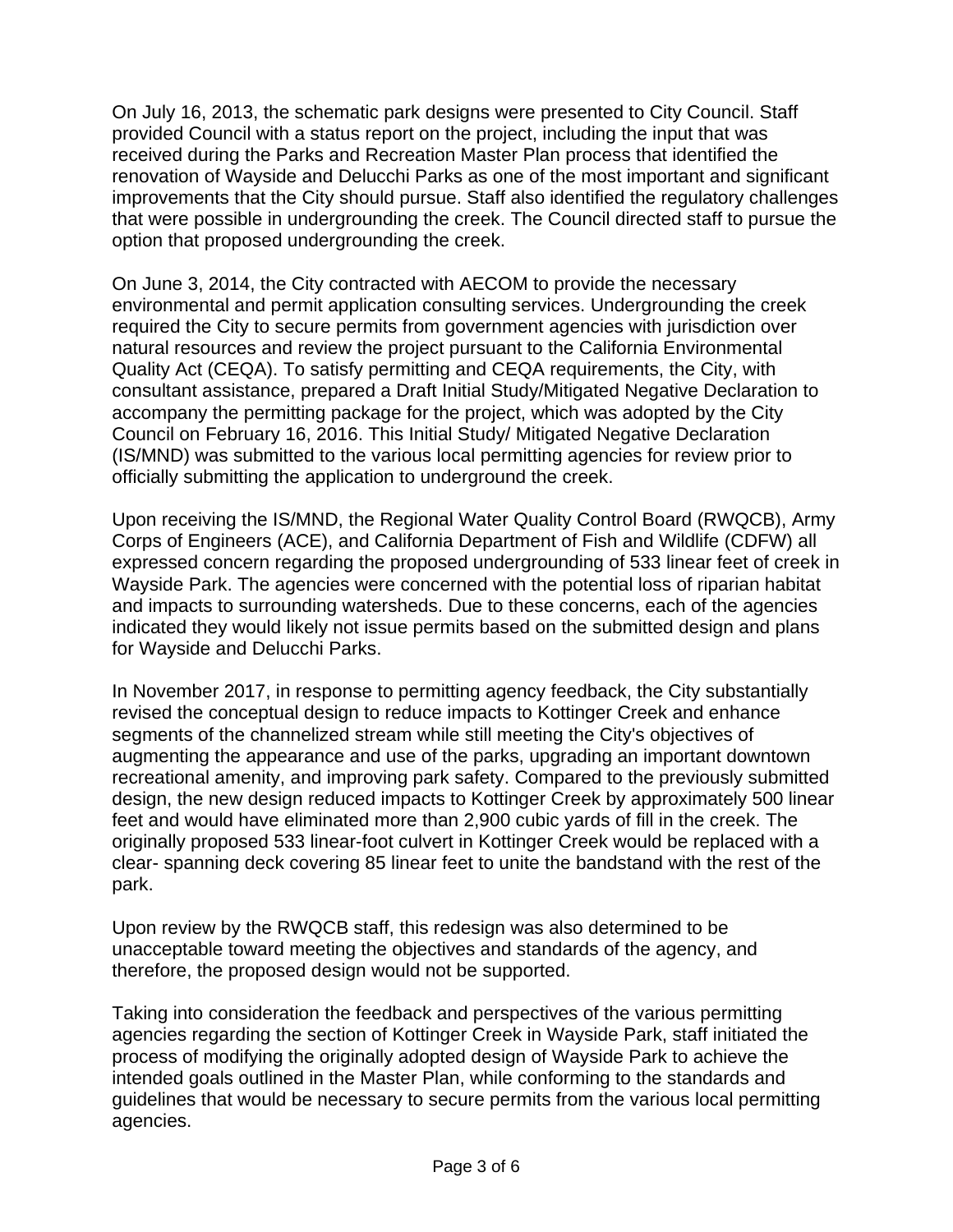Staff prepared four potential design alternatives that attempted to meet these goals. The design alternatives contained varying placements of the Chan Henderson bandstand to maximize seating for event participants, as well as to achieve other aesthetic and design improvements meant to increase efficiency and access to park features. Of the four concept alternatives, Council directed staff to further study three of the options and to present the design to the Parks and Recreation Commission for review, with a goal of developing a final draft design that would meet the needs of the permitting agencies:

- Option A: Embrace the Creek move the bandstand to the northwest corner of Wayside Park near the Firehouse Arts Center, with the creek in approx. the same location as it is currently
- Option B: Creek Access move the bandstand to the northwest corner of Wayside Park near the Firehouse Arts Center, with the creek relocated further to the south
- Option C: Larger Lawn move the bandstand to the south end of Wayside Park, with the creek in approx. the same location as it is currently.

On December 18, 2018, Council approved a contract with Moore, Iacafano, and Goltsman, Inc. (MIG) to study the design alternatives and develop the concepts further. The principal in charge of landscape architecture for MIG, Richard Larson, is the same landscape architect that developed the Master Plan for the parks.

On January 10, 2019, staff presented the concept alternatives to the Parks and Recreation Commission. The Commission commented as follows:

- asked about sloping the lawn towards the bandstand, which the consultant said was likely not feasible due to the creek
- wanted to create a signature entrance at Neal and First Street with specialty paving and a monument
- had concerns about safety in the street
- wanted to make sure the bandstand had vehicular access for performances
- requested boulders on the slope to the creek to provide creek access
- asked about the possibility of moving the bandstand to the north side of Wayside Park
- asked about the design of the creek
- recommended Option B and to maximize the lawn/concert viewing space.

Following the meeting with the Parks and Recreation Commission, staff amended the schematic designs to align with feedback from the commission and prepared for a subsequent meeting to solicit additional feedback from the necessary government agencies on the refined designs.

In May of 2019, City staff received notice from MIG that, in preliminary conversations with staff at the RWQCB, the project would not be supported by the regional permitting agency. The RWQCB stipulated that the reduced flow in the area of Kottinger Creek within Wayside Park was a result of a previous diversion by the City, routing water from Kottinger Creek to the Arroyo Del Valle.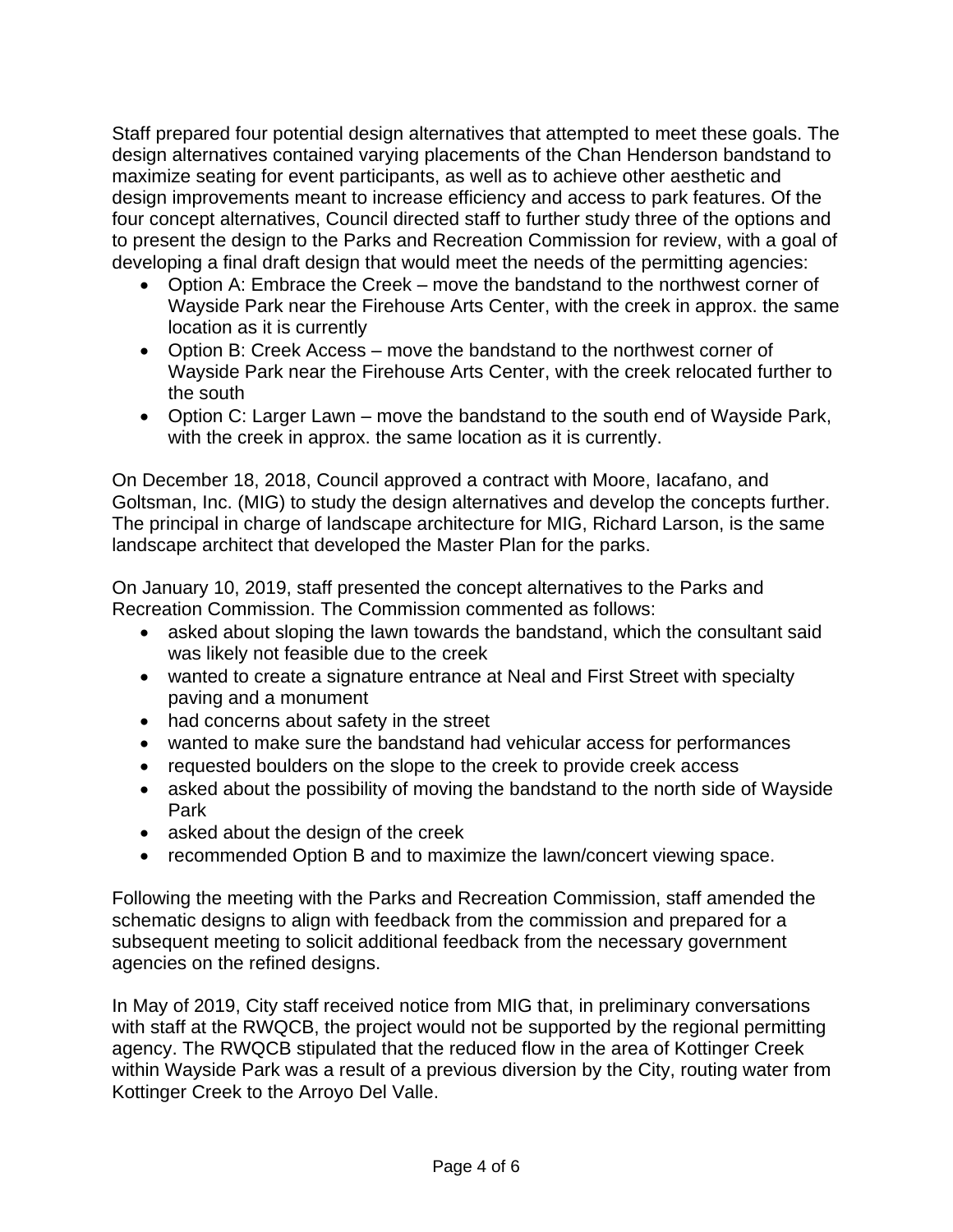This stipulation was based on Water Board staff's interpretation of mapping data provided by the United States Geological Survey (USGS) that identified a flow diversion from Kottinger Creek to the Arroyo Del Valle, which had been published in the National Hydrology Dataset and made available through the USGS and the California Department of Water Resources. City staff reviewed the data and demonstrated to the USGS that the information presented in their dataset did not accurately reflect the conditions of water flowing through Kottinger Creek. USGS then amended their mapping data. Once the error had been corrected, City staff met with the staff at the RWQCB to address their concerns. While RWQCB staff acknowledged that the City provided the necessary documentation to disprove their theory about the diverted waterway, the RWQCB determined that a hydrology study of the area of Kottinger Creek within Wayside Park would be necessary to adequately assess any proposed changes to the channel.

In addition to the need for the hydrology study, the City purchased properties at 4363 and 4377 First Street with the expectation to incorporate the properties into the Wayside and Delucchi Parks design. On January 21, 2020, City Council approved a contract amendment with MIG to include the hydrology study and the newly purchased First Street properties into the design.

MIG prepared a preliminary hydrology study and worked with staff to update the concept plans over the course of 2020. In early September 2020, the City had to remove the giant Blue Eucalyptus *(Eucalyptus globulus)* tree in Wayside Park due to disease and safety concerns. The removal of the tree provided an opportunity to meander the creek further to the east, thus meeting a request of the RWQCB for a more natural looking creek and providing an opportunity to further maximize lawn and concert viewing areas. Later in September, MIG presented draft concept plans to staff that accounted for the removed tree and the purchased properties. On November 4, 2020, staff, with the assistance of their consultant, presented the concept design alternatives to the RWQCB. The RWQCB provided positive feedback but required further design details before committing to their support for the project design.

Staff and MIG refined the design and presented the updated concept plan to the RWQCB again on May 28, 2021. The updated concept plan was favorably received from the RWQCB but again the RWQCB indicated that more information would be required, including the basis of design for the creek and a more detailed hydrology analysis.

In October 2021, the City entered into a contract with Balance Hydrologics to prepare preliminary creek design, hydraulic modeling, and a design basis memo for Kottinger Creek to be used in a detailed discussion with the regulatory agencies at the Army Corps of Engineers Interagency meeting.

On December 7, 2021, staff and MIG presented the hydraulic modeling, preliminary creek design, and basis of design to the regulatory agencies. The agencies indicated that the design met their expectations and that the design would likely be approved if submitted as shown.